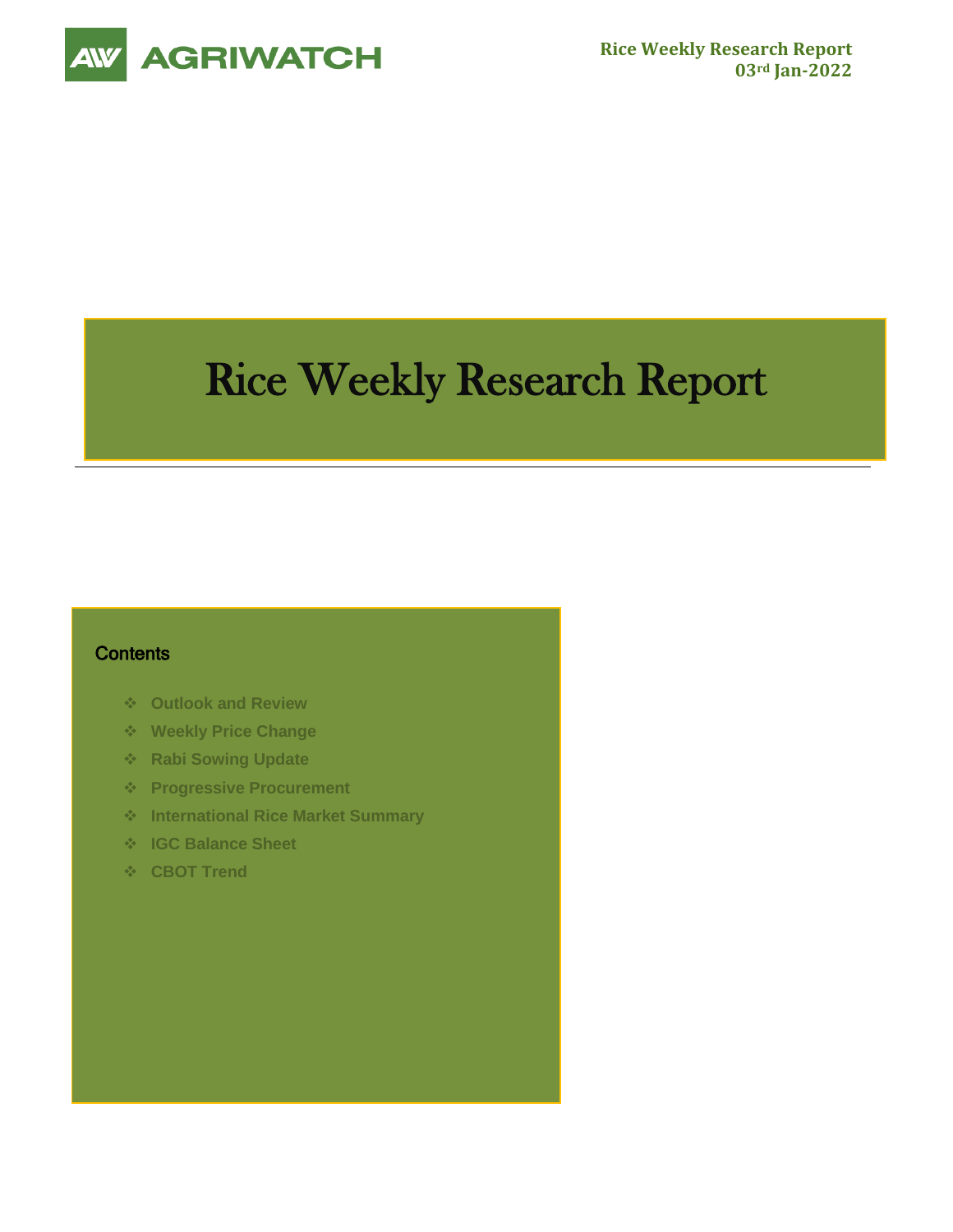**AGRIWATCH** 

# *Outlook and Review:*

- As of 26<sup>th</sup> December 2021, 443.49 lakh MT of paddy has been procured in KMS 2021-22 in the procuring states. Till now approximately, 47.03 lakh farmers have been benefitted from the procurement with MSP value of Rs. 86,924.46 crore.In Punjab, the highest paddy procurement was done with 186.86 LMT benefitting 9.24 lakh farmers at MSP value of Rs. 36,623.64 crores. Haryana follows next with 55.30 LMT of paddy procurement benefitting 3.10 lakh farmers at MSP value of Rs. 10,839.97 crores.
- As of 31st December, rabi paddy sowing was done in 14.052 lakh hectares down by 0.997 lakh hectares from 15.049 lakh hectares the previous year during corresponding period. In Tamil Nadu, around 10.219 lakh hectares up by 0.817 lakh hectares from 9.402 lakh hectares the previous year.
- As per APEDA, in the international market, Non-Basmati Rice has emerged as India's top export item among the many agricultural and processed food, contributing close to one-fourth of the total exports in 2020-21. India's Non-Basmati rice exports were valued at \$4799.91 million (Rs 35,477 crore) in 2020-21, the Basmati Rice exports were at \$4018.71 million (Rs 29,850 crore).
- Due to offseason rains, rice production in the current fiscal has significantly shrunk and the fall is the lowest in the past five years in Nepal. This year the rice production went down by 8.74 percent compared to the last fiscal year. The production was 5.13 million MT this year while it was 5.62 million MT last fiscal year.
- In Uttar Pradesh, government has bought approximately 40.92 lakh metric tonnes of paddy so far, benefitting more than six lakh farmers during the 2021-22 KMS. As on December 30, total paddy worth more than Rs 7,381.08 crore has been purchased from the farmers and payment is being made within 72 hours of the purchase directly to their bank accounts.
- Food Corporation of India declared that it would do away with open storage completely and go for only CAP (covered and plinth) storage by March 2022 as there have been numerous cases across India where large number of foodgrains have been destroyed after exposing to elements, especially rains, as the food stocks were stored in the open by FCI after procurement.
- As per sources, till now 1,97,604 tonnes of rice has been deposited with FCI and 92,683 tonnes of rice with State Civil Supplies Corporation godowns in Chhattisgarh. The government said that custom milling should be done in full capacity as per agreement with rice millers. It should then be transported to Rake Point of the Food Corporation of India (FCI) at the earliest. Every day 15,000 tonnes of rice must be deposited with FCI godowns.
- As per sources, 46,000 MT of rice vessel HACI ALI SARI is loading at Kakinada Port since 24<sup>th</sup> December 2021. Also, 30,100 MT of rice vessel MISS SIMONA is loading at Kakinada Port since 20<sup>th</sup> December 2021. And 49,000 MT of rice vessel SEA FORTRESS is loading at Kakinada Port since 20th December 2021. Also, 5,000 MT of rice vessel RIDER is loading at Kandla Port since 29<sup>th</sup> December 2021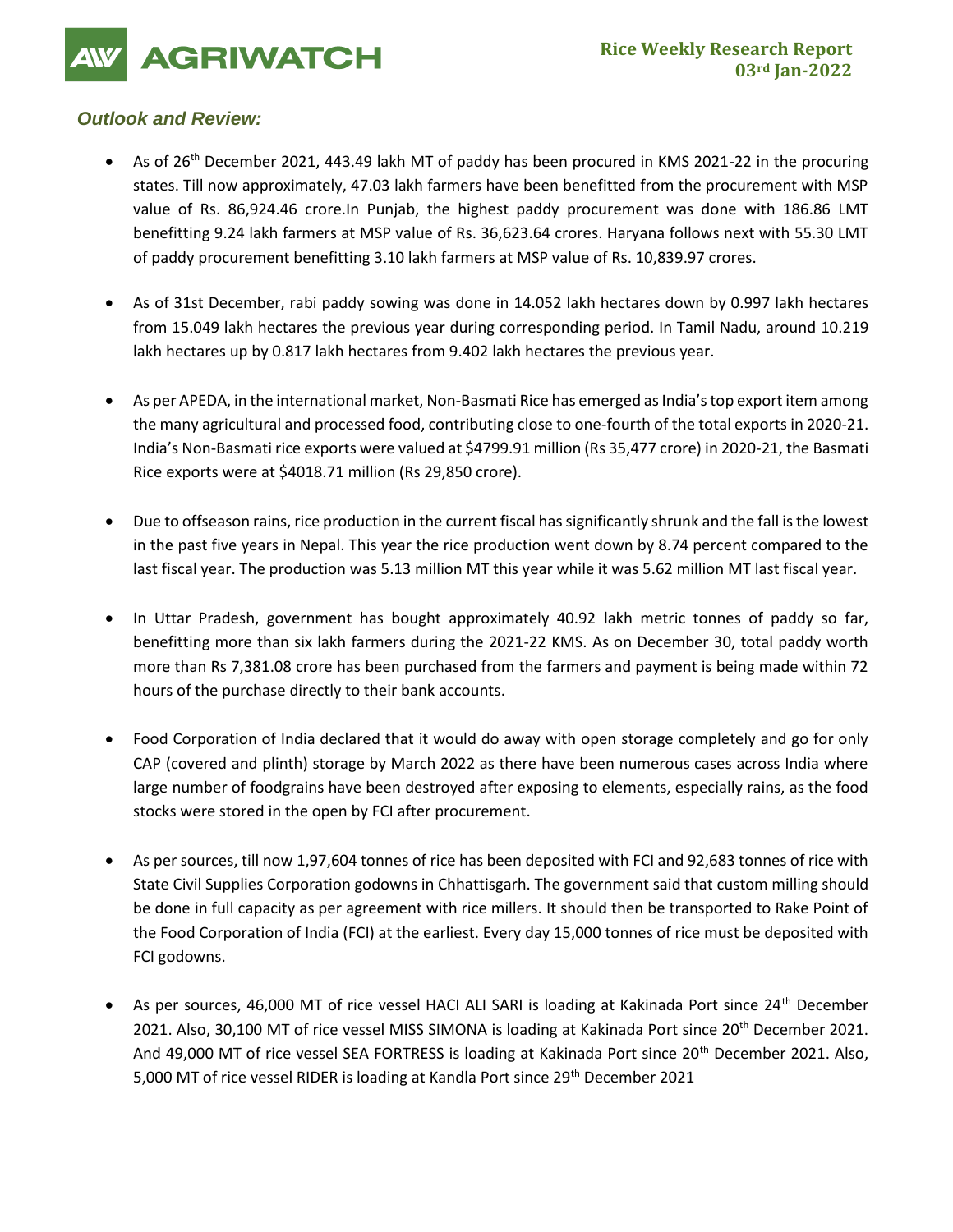**AGRIWATCH** 

## *State wise Wholesale Prices Weekly Analysis for Rice first week January, 2022*

| <b>State</b>         | <b>Prices</b><br>01-08 Jan<br>2022 | <b>Prices</b><br>24-31<br><b>Dec 2021</b> | <b>Prices</b><br>$16 - 23$<br><b>Dec 2021</b> | <b>Prices</b><br>01-08 Jan<br>2021 | % Change<br>(Over<br><b>Previous</b><br>Week) | % Change<br>(Over<br><b>Previous Year)</b> |
|----------------------|------------------------------------|-------------------------------------------|-----------------------------------------------|------------------------------------|-----------------------------------------------|--------------------------------------------|
| Kerala               | 3671.83                            | 3613.75                                   | 3673.23                                       | 3474.46                            | 1.61                                          | 5.68                                       |
| Tripura              | 3039.1                             | 2990.37                                   | 3043.2                                        | 2898.17                            | 1.63                                          | 4.86                                       |
| Odisha               | 3327.15                            | 2377.68                                   | 3236.3                                        | 2817.55                            | 39.93                                         | 18.09                                      |
| <b>Uttar Pradesh</b> | 2470.82                            | 2472.75                                   | 2505.74                                       | 2369.24                            | $-0.08$                                       | 4.29                                       |
| Karnataka            | 3433.43                            | 4213.64                                   | 3609.56                                       | 3712.19                            | $-18.52$                                      | $-7.51$                                    |
| Manipur              | 3476.34                            | $\overline{\phantom{a}}$                  | $\overline{\phantom{a}}$                      |                                    |                                               |                                            |
| Gujarat              | 4153.45                            | 4200                                      | 4200                                          | 4308.37                            | $-1.11$                                       | $-3.6$                                     |
| Maharashtra          | 4114.91                            | 3626.13                                   | 4093.27                                       | 3668.01                            | 13.48                                         | 12.18                                      |
| West Bengal          | 2776.82                            | 2743.53                                   | 2762.13                                       | 2709.61                            | 1.21                                          | 2.48                                       |
| Average              | 3384.87                            | 3279.73                                   | 3390.43                                       | 3244.7                             | 3.21                                          | 4.32                                       |

## Prices in Rs/Quintal

The price of rice from January 01 to January 08 was up by 3.21 percent from the previous week. The market is showing upward trend after weeks of downward trend. This is mainly due to a new order for basmati rice that came from Saudi Arabia which supported the market.The market is expected to be slightly firm in coming week as well.

#### **Outlook (Narella 1121 Paddy):-**

| <b>Duration</b>             | Trend               | <b>Average Price Range</b> | Reason                                               |
|-----------------------------|---------------------|----------------------------|------------------------------------------------------|
| First Week of January, 2021 | Trade with mix bias | Rs.3500-3900/Quintal       | More international order<br>can increase the demand. |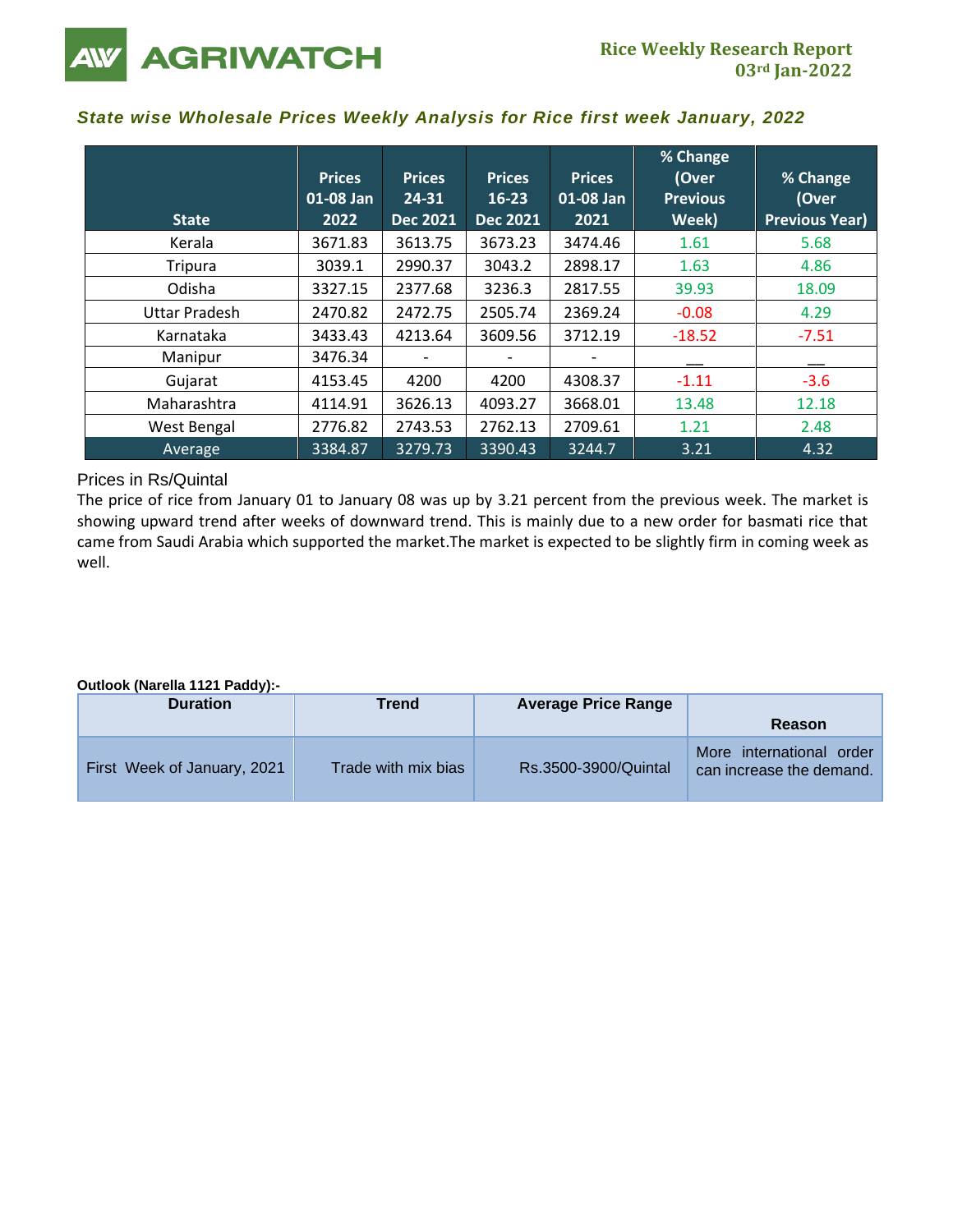

# *Comparative Rice Varity Prices of Delhi (Naya Bazaar) in Rs./Quintal)*

| <b>Market</b> | <b>Variety</b>       | <b>Today</b><br>31-Dec-<br>21 | <b>Week</b><br>Ago<br><b>25-Dec-</b><br>21 | <b>Month</b><br>Ago<br><b>30-Nov-</b><br>21 | Year ago<br>31-Dec-<br>20 | % Change<br><b>From last</b><br>week | % Change<br>from last<br><b>Month</b> | % Change<br>from last<br>Year |
|---------------|----------------------|-------------------------------|--------------------------------------------|---------------------------------------------|---------------------------|--------------------------------------|---------------------------------------|-------------------------------|
|               | 1121 Steam           | 7500                          | 7300                                       | 8000                                        | 5900                      | 2.74                                 | $-6.25$                               | 27.12                         |
|               | <b>1121 Sella</b>    | 6700                          | 6700                                       | 7000                                        | 5100                      | 0.00                                 | $-4.29$                               | 31.37                         |
|               | <b>1121 Raw</b>      | 7500                          | 7300                                       | 8000                                        | 5900                      | 2.74                                 | $-6.25$                               | 27.12                         |
|               | <b>Basmati Raw</b>   | $\qquad \qquad$               |                                            | 10000                                       | 8600                      |                                      |                                       |                               |
| <b>Delhi</b>  | 1509 Steam Wand New  | 6900                          | 7000                                       | 7300                                        | 5300                      | $-1.43$                              | $-5.48$                               | 30.19                         |
|               | <b>Sugandh Steam</b> | 6200                          | 6200                                       | 6800                                        | 5200                      | 0.00                                 | $-8.82$                               | 19.23                         |
|               | <b>Sharbati Raw</b>  | 4900                          | 4800                                       | 5000                                        | 4200                      | 2.08                                 | $-2.00$                               | 16.67                         |
|               | <b>Pusa Raw Wand</b> | 5700                          | 6200                                       | 6200                                        | 6000                      | $-8.06$                              | $-8.06$                               | $-5.00$                       |
|               | <b>Parmal Sella</b>  | 3100                          | 3150                                       | 3400                                        | 3200                      | $-1.59$                              | $-8.82$                               | $-3.13$                       |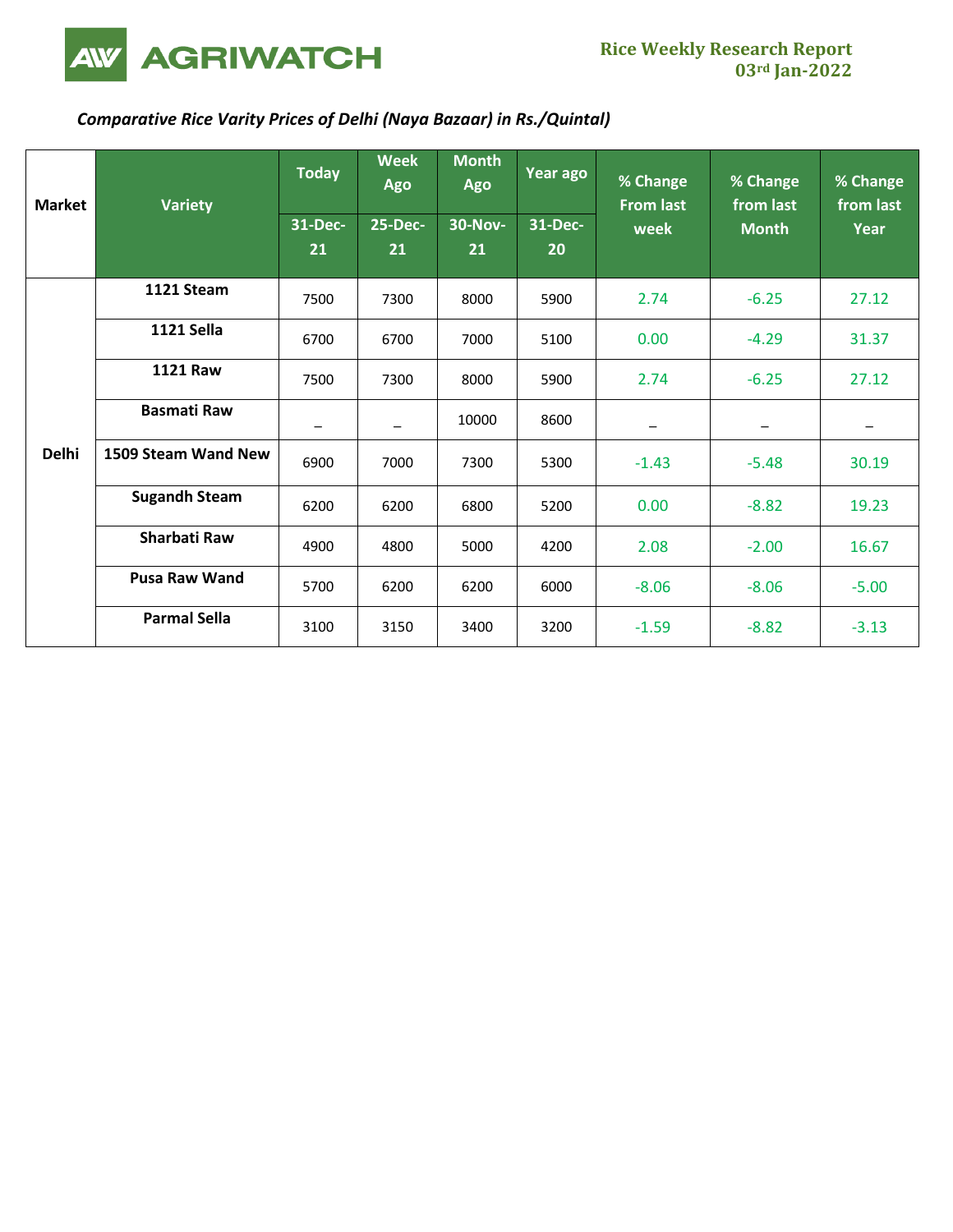

# **Rabi Paddy Sowing Updates as on 31st December, 2021:**

|                       | <b>Normal Area</b> |                  | Area sown reported |                  | <b>Absolute</b> |
|-----------------------|--------------------|------------------|--------------------|------------------|-----------------|
| <b>State</b>          |                    | <b>This Year</b> | % of Normal        | <b>Last Year</b> | <b>Change</b>   |
| <b>Andhra Pradesh</b> | 6.89               | 1.690            | 24.53              | 2.720            | $-1.030$        |
| Assam                 | 4.02               | 0.273            | 6.79               | 0.219            | 0.054           |
| <b>Bihar</b>          | 0.71               | 0.00             | 0.00               | 0.00             | 0.00            |
| Chhattisgarh          | $\blacksquare$     | 0.035            |                    | 0.122            | $-0.087$        |
| Gujarat               | 0.45               | 0.00             | 0.00               | 0.00             | 0.00            |
| Karnataka             | 1.81               | 0.050            | 2.76               | 0.080            | $-0.030$        |
| Kerala                | 0.44               | 0.680            | 154.55             | 0.660            | 0.020           |
| <b>Maharashtra</b>    | 0.50               | 0.00             | 0.00               | 0.00             | 0.00            |
| <b>Manipur</b>        | 1.83               | 0.00             | 0.00               | 0.00             | 0.00            |
| Odisha                | 2.49               | 0.093            | 3.73               | 0.089            | 0.04            |
| <b>Tamil Nadu</b>     | 1.54               | 10.219           | 663.57             | 9.402            | 0.817           |
| <b>Telangana</b>      | 7.33               | 0.478            | 6.52               | 1.245            | $-0.767$        |
| <b>Tripura</b>        | 0.71               | 0.00             | 0.00               | 0.00             | 0.00            |
| <b>Uttar Pradesh</b>  | 0.26               | 0.00             | 0.00               | 0.00             | 0.00            |
| <b>West Bengal</b>    | 12.81              | 0.00             | 0.00               | 0.00             | 0.00            |
| <b>Others</b>         | 0.72               | 0.534            | 74.17              | 0.512            | 0.022           |
| All-India             | 42.51              | 14.052           | 33.06              | 15.049           | $-0.997$        |

**Source: Agricoop (As on December 31, 2021)**

### *State wise Ongoing Procurement KMS 2021-22*

|                | KMS 2021-22 (Units in LMTs) (as on 22.12.2021) |            |                     |                  |  |  |
|----------------|------------------------------------------------|------------|---------------------|------------------|--|--|
| S.No.          | <b>STATES/UTs</b>                              | <b>FCI</b> | <b>State Agency</b> | Total            |  |  |
| $\mathbf{1}$   | A.P.                                           | 0          | 6.64                | 6.64             |  |  |
| $\overline{2}$ | Telangana                                      | 0          | 49.83               | 49.83            |  |  |
| 3              | Assam                                          | 0          | 0                   | $\boldsymbol{0}$ |  |  |
| 4              | Bihar                                          | 0          | 5.77                | 5.77             |  |  |
| 5              | Chandigarh                                     | 0.27       | 0                   | 0.27             |  |  |
| 6              | Chhattisgarh                                   | 0          | 39.89               | 39.89            |  |  |
| $\overline{z}$ | Gujarat                                        | 0          | 0.60                | 0.60             |  |  |
| 8              | Haryana                                        | 0.60       | 54.71               | 55.31            |  |  |
| 9              | H.P.                                           | 0.28       | 0.00                | 0.28             |  |  |
| 10             | Jharkhand                                      | 0          | 0.12                | 0.12             |  |  |
| 11             | J&K                                            | 0.38       | 0.00                | 0.38             |  |  |
| 12             | Karnataka                                      | 0          | 0                   | 0.0              |  |  |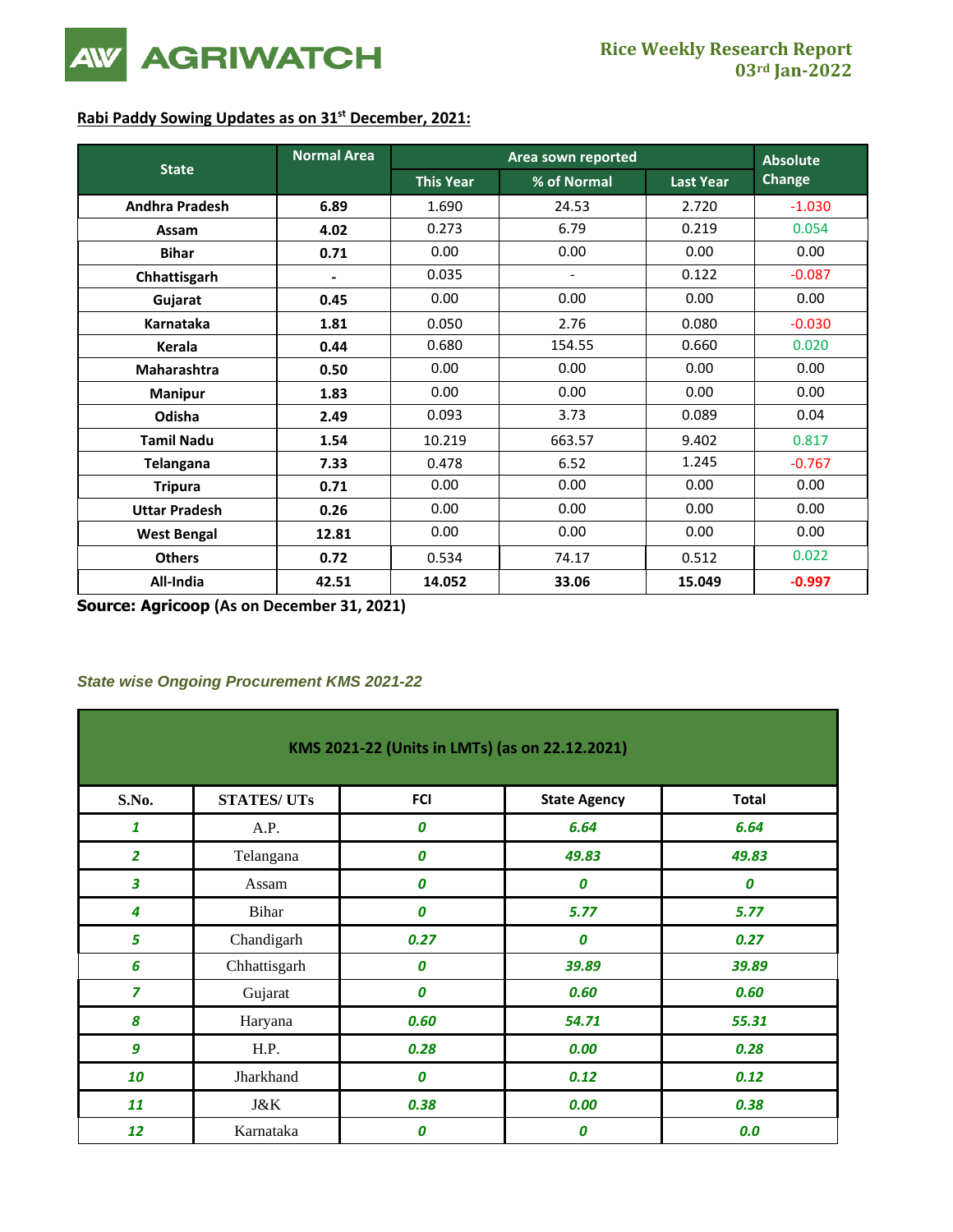

| 13           | Kerala        | 0    | 1.72   | 1.72   |
|--------------|---------------|------|--------|--------|
| 14           | M.P.          | 0    | 12.13  | 12.13  |
| 15           | Maharashtra   | 0    | 3.12   | 3.12   |
| 16           | Odisha        | 0    | 6.39   | 6.39   |
| 17           | Punjab        | 1.61 | 185.24 | 186.85 |
| 18           | Rajasthan     | 0.07 | 0.00   | 0.07   |
| 19           | NEF (Tripura) | 0    | 0      | 0      |
| 20           | Tamilnadu     | 0    | 6.83   | 6.83   |
| 21           | U.P.          | 0.52 | 35.04  | 35.56  |
| 22           | Uttrakhand    | 0    | 11.56  | 11.56  |
| 23           | West Bengal   | 0    | 0      | 0      |
| <b>Total</b> |               | 3.73 | 419.59 | 423.32 |

Procurement of paddy in ongoing KMS 2021-22 is going in India at MSP, as was done in previous seasons, and a quantity of over 443.49 LMT of paddy was procured as of December  $26<sup>th</sup>$  2021. In Punjab, the procurement operations are almost finished. The procurement has been done majorly in Punjab and Haryana. The procurement in southern and eastern part of the country have started. With time the procurement is about to increase specially in southern and eastern part of the country.

| <b>Attributes</b>           | 2018-19 | 2019-20 | 2020-21         |            | 2021-22 (Proj.) |
|-----------------------------|---------|---------|-----------------|------------|-----------------|
| <b>Fig in Million Tons)</b> |         | Est.    | <b>Forecast</b> | 21.10.2021 | 18.11.2021      |
| Production                  | 499     | 500     | 508             | 513        | 513             |
| Trade                       | 43      | 44      | 48              | 48         | 48              |
| Consumption                 | 488     | 496     | 506             | 510        | 510             |
| Carryover stocks            | 175     | 179     | 179             | 182        | 184             |
| Y-O-Y change                | 11      |         |                 |            | 3               |
| <b>Major Exporters</b>      | 40      | 45      | 49              | 50         | 52              |

## *IGC Balance Sheet:*

Note: Major exporters are India, Pakistan, Thailand, Vietnam, and United States.

The Council's forecast for global rice trade in 2021 is fractionally higher m/m, at 48.3m t (44.0m), on stronger than anticipated demand from buyers in Asia. While 2021/22 world production is projected little-changed m/m, at a peak of 513m t (+1% y/y), end-season stocks are lifted from before, to 184m (+3m y/y), on an upward revision for India. The outlook for global import demand in 2022 is maintained and would be steady y/y.

Stronger demand from importers in Asia and Africa is seen pushing up world rice trade to a peak of 48.3m t (44.0m) in 2021. Linked to another record outturn in India, global production in 2021/22 is forecast at a fresh high, while inventories are seen expanding on accumulation in the major exporters. Despite a likely contraction in feed uptake in China, consumption is predicted at a record on continued population growth. Trade is projected little-changed y/y in 2022 as a potential reduction in deliveries to Asia is countered by firmer demand in Africa.